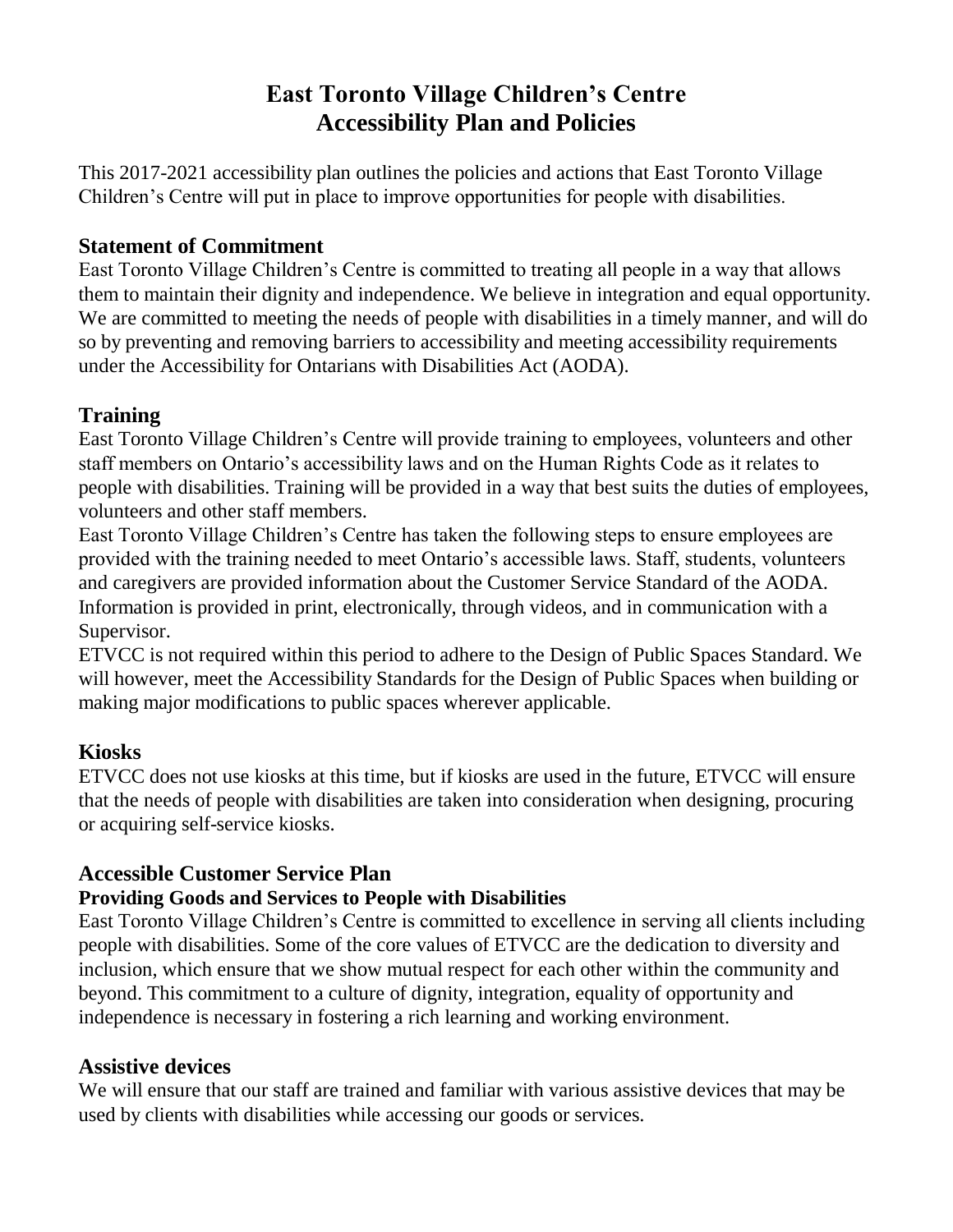#### **Communication**

We will communicate with people with disabilities in ways that take into account their disability.

## **Service animals**

We welcome people with disabilities and their service animals. Service animals are allowed on the parts of our premises that are open to the public with the exception of the kitchen in accordance with Ontario regulation 562 under the Health Protection and Promotion Act. The Nutritional Staff will come out of the kitchen to communicate with a person with a service animal.

#### **Support persons**

A person with a disability will be allowed to have a support person accompany him/her on our premises.

Fees will not be charged for a support person to accompany the person with a disability on the ETVCC premises.

# **Notice of temporary disruption**

In the event of a planned or unexpected disruption to services or facilities for clients with disabilities such as the accessible washroom or ramp if applicable, ETVCC will notify clients promptly. This clearly posted notice will include information about the reason for the disruption, its anticipated length of time, and a description of alternative facilities or services, if available. The notice will be placed at or near the area of disrupted service.

# **Training for staff**

ETVCC will provide training to employees, volunteers, students and others who deal with the public or other third parties on their behalf. Individuals in the following positions will be trained: Directors/Supervisors Nutritional Staff/Cook Registered Early Childhood Educators /Assistants Casual/Supply Staff Students/Volunteers This training will be provided to staff, students, and volunteers as soon as possible after being

Training will include:

hired or beginning duties.

- An overview of the Accessibility for Ontarians with Disabilities Act, 2005 and the requirements of the customer service standard
- ETVCC's accessible customer service policy/plan.
- How to interact and communicate with people with various types of disabilities
- Finding out how to communicate with a person with a disability by asking verbally or via a note how one can help
- How to interact with people with disabilities who use an assistive device or the assistance of a service animal or a support person
- How to use the Relay Service or other methods which may help with providing goods or services to people with disabilities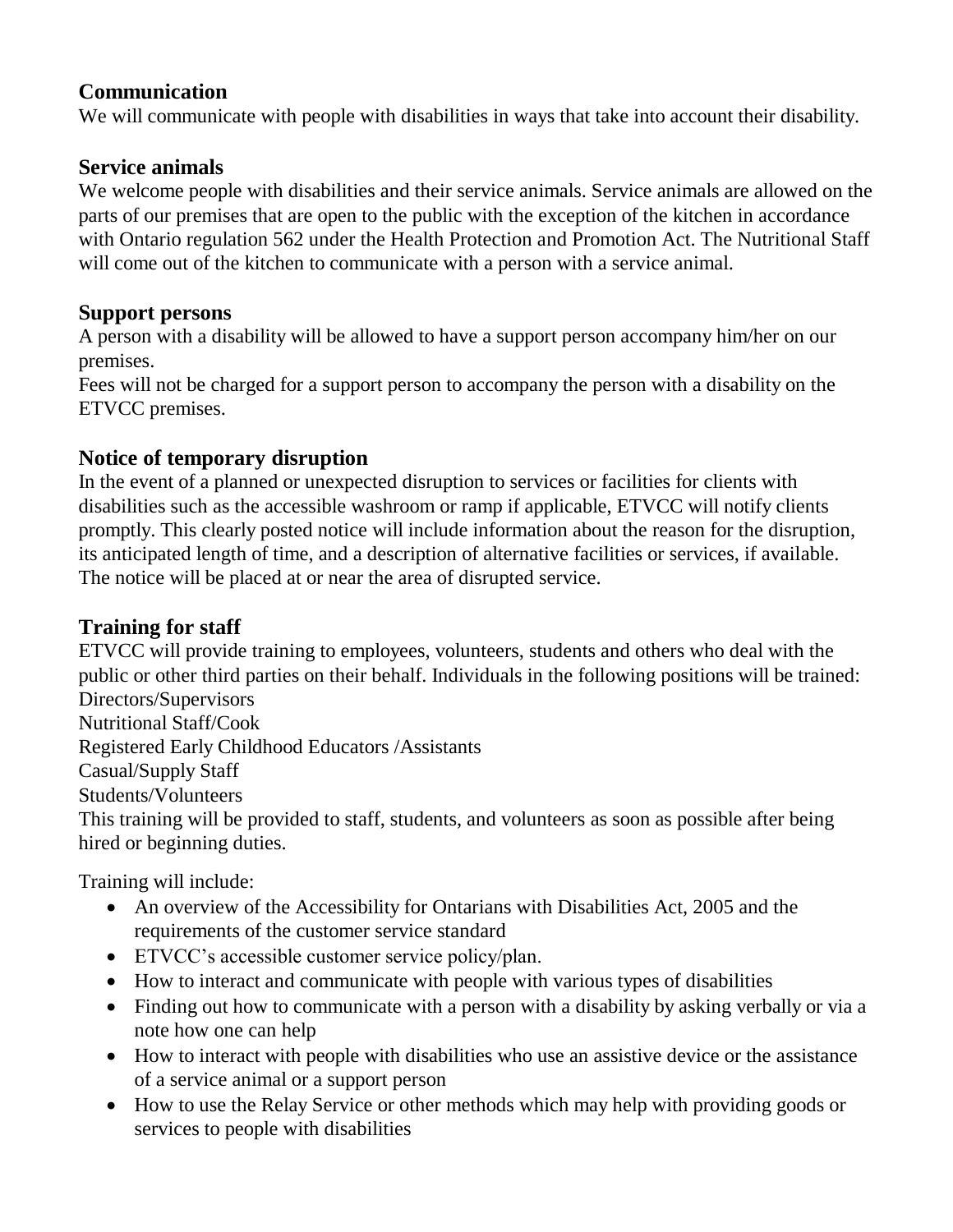- The Relay Service is for communicating with a person who is deaf, orally deaf, deafened or hard of hearing and can be accessed at 1-800-855-0511. There is no charge for local calls; standard charges apply for long distance calls
- Staff will be trained to communicate with customers over the telephone in clear, plain language and to speak clearly and slowly
- What to do if a person with a disability is having difficulty in accessing the ETVCC goods and services

Staff, students, and volunteers will also be trained when changes are made to our accessible customer service plan.

## **Feedback process**

Clients who wish to provide feedback on the way ETVCC provides goods and services to people with disabilities can e-mail, communicate verbally, leave a written suggestion with a staff member, etc. All feedback will be directed to Sharon Lazenby or Caroline Gaw, Co-Supervisors. Customers can expect a response within five business days.

Complaints will be addressed according to our organization's regular complaint management procedures. Complaints can be directed to a Supervisor via email, in person with an appointment or by filling in a Complaint Inquiry Report Form. A response indicating that the complaint has been received and will be investigated will be provided within 2 business days.

# **Information and Communications Standard**

ETVCC is committed to meeting the communication needs of people with disabilities. We will consult with people with disabilities to determine their information and communication needs. ETVCC will provide accessible formats and communication supports at no additional cost and as quickly as possible when a person with a disability asks for them.

ETVCC will ensure that existing feedback processes are accessible by providing accessible formats and communication supports upon request.

ETVCC will ensure that all publicly available emergency information is made accessible upon request.

## **Accessible Emergency Information**

ETVCC is committed to providing customers and clients with publicly available emergency information in an accessible way upon request. We will also provide employees with disabilities with individualized emergency response information when necessary.

# **Employment Standard**

ETVCC is committed to fair and accessible employment practices.

We will notify the public and staff that, when requested, ETVCC will accommodate people with disabilities during the recruitment, assessment and hiring processes right through to performance management or redeployment, and separation or retirement.

Inform job applicants that accommodations for disabilities are available upon request Develop and document individual accommodation plans for employees with disabilities Provide accessible formats and communication supports, upon request from employees with disabilities

Provide workplace emergency response information